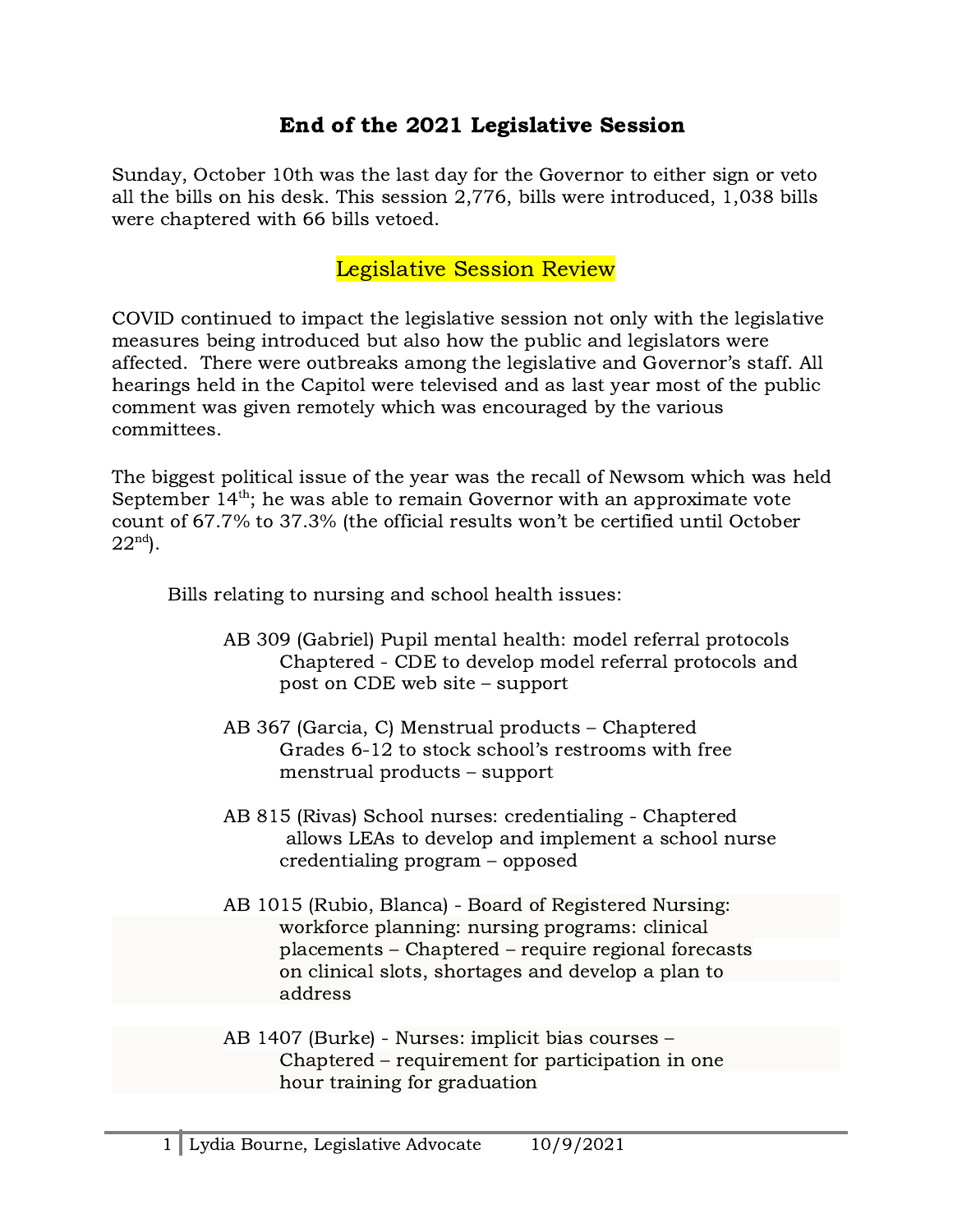- AB 1532 (Committee on Business & Professions) Nursing BRN Sunset Review – Chaptered – Support Awaiting information on stakeholder groups for Sunset Review process – to be completed and approved by January 2023
- SB 14 (Portantino) Pupil health: school employee and pupil training: excused absences: youth mental and behavioral health - Chaptered – pupil can be excused from school to include mental or behavioral health issues -
- SB 97 (Roth) Pupil health: type 1 diabetes information: parent notification – Chaptered CDE to develop info material by Jan 2023 for parents
- SB 742 (Pan) Vaccination sites: unlawful activities: obstructing, intimidating, or harassing – Chaptered Must stay back 300 feet if not fined and/or jail for breaching "vaccination sites"

Governor Newsom also signed critical legislation on:

Housing Homelessness Wildfires Education and student issues Broad band issues Health – Telehealth, COVID coverage Climate, environmental & water issues Domestic violence and gun safety

Note all the above issues were also addressed in the 2021-22 budget

## COVID ISSUES

October 1<sup>st</sup>, California became the first state in the nation to mandate COVID vaccination for school entry -

[https://www.gov.ca.gov/2021/10/01/california-becomes-first-state-in-nation](https://www.gov.ca.gov/2021/10/01/california-becomes-first-state-in-nation-to-announce-covid-19-vaccine-requirements-for-schools/)[to-announce-covid-19-vaccine-requirements-for-schools/](https://www.gov.ca.gov/2021/10/01/california-becomes-first-state-in-nation-to-announce-covid-19-vaccine-requirements-for-schools/) - effective January 2022 according to the approved federal COVID requirements for children

With the state COVID mandate taking effect through regulations, the use of personal belief (PBEs) and religious exemptions will resurface. Only the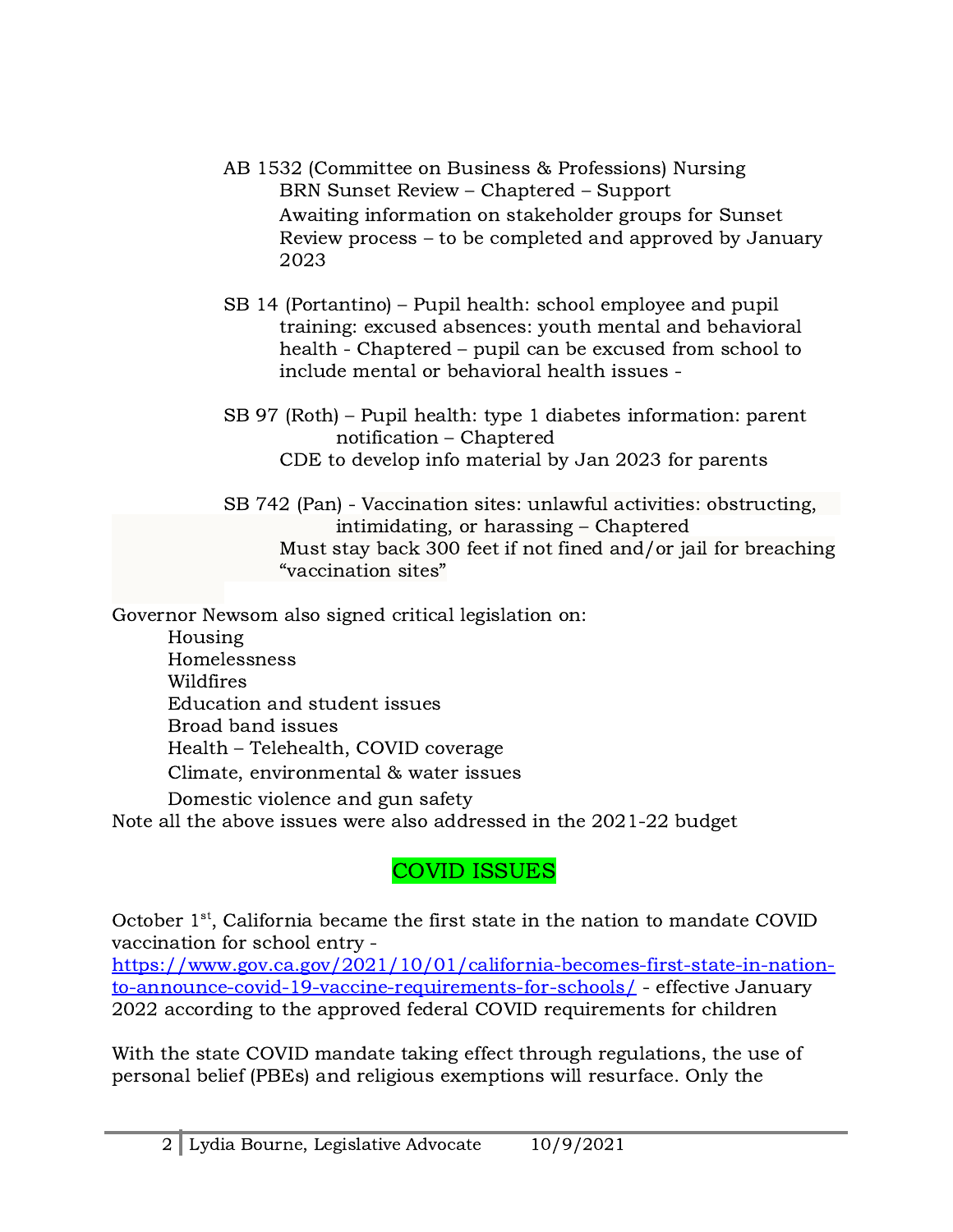medical exemption is viable for other vaccinations required for school entry. Legislators are discussing possible legislation that will address the PBEs and religious exemptions.

Also in July, California became first in the nation to mandate health care workers to be immunized or tested:

[https://www.gov.ca.gov/2021/07/26/california-implements-first-in-the-nation-meas](https://www.gov.ca.gov/2021/07/26/california-implements-first-in-the-nation-measures-to-encourage-state-employees-and-health-care-workers-to-get-vaccinated/) [ures-to-encourage-state-employees-and-health-care-workers-to-get-vaccinated/](https://www.gov.ca.gov/2021/07/26/california-implements-first-in-the-nation-measures-to-encourage-state-employees-and-health-care-workers-to-get-vaccinated/)

President Biden on September 9th issued a series of proposals stipulating that not only public employees - Executive Order on Requiring [Coronavirus](https://www.whitehouse.gov/briefing-room/presidential-actions/2021/09/09/executive-order-on-requiring-coronavirus-disease-2019-vaccination-for-federal-employees/) Disease 2019 [Vaccination](https://www.whitehouse.gov/briefing-room/presidential-actions/2021/09/09/executive-order-on-requiring-coronavirus-disease-2019-vaccination-for-federal-employees/) for Federal Employees | The White House

and requesting private employers with 100 or more employees must also be vaccinated or undergo weekly testing - President Biden's [COVID-19](https://www.whitehouse.gov/covidplan/) Plan | The White [House](https://www.whitehouse.gov/covidplan/)

The plans include:

- Employers with 100 or more employees to mandate that their workers be vaccinated or undergo weekly testing
- Most federal employees and federal contractors, as well as most health care workers across the country, be vaccinated against COVID-19. Federal employees and contractors do not have an option for testing.

Biden said the Department of Labor's Occupational Safety and Health Administration (OSHA) is developing an emergency temporary standard directed at private-sector businesses with 100 or more employees.

The Safer Federal [Workforce](https://www.jdsupra.com/legalnews/the-safer-federal-workforce-taskforce-2554952/) Taskforce Releases Guidance on Biden's Federal Vaccine Mandates for Federal Employees and [Contractors](https://www.jdsupra.com/legalnews/the-safer-federal-workforce-taskforce-2554952/) | Hodgson Russ LLP - JDSupra guidance on federal employees, visitors to federal buildings and contractors –  $\overline{B}$  federal employees must be vaccinated by November 22<sup>nd.</sup> Visitors to federal agencies must show a Vaccination Certification.

On October  $7<sup>th</sup>$ , they released a White House Report:

[https://www.whitehouse.gov/wp-content/uploads/2021/10/Vaccination-Requ](https://www.whitehouse.gov/wp-content/uploads/2021/10/Vaccination-Requirements-Report.pdf) [irements-Report.pdf](https://www.whitehouse.gov/wp-content/uploads/2021/10/Vaccination-Requirements-Report.pdf) - discusses the rationale behind mandatory COVID vaccinations. OSHA will be releasing ETS for those covered by the Executive Orders.

## FYI:

California COVID-19 Prevention Emergency Temporary Standards: